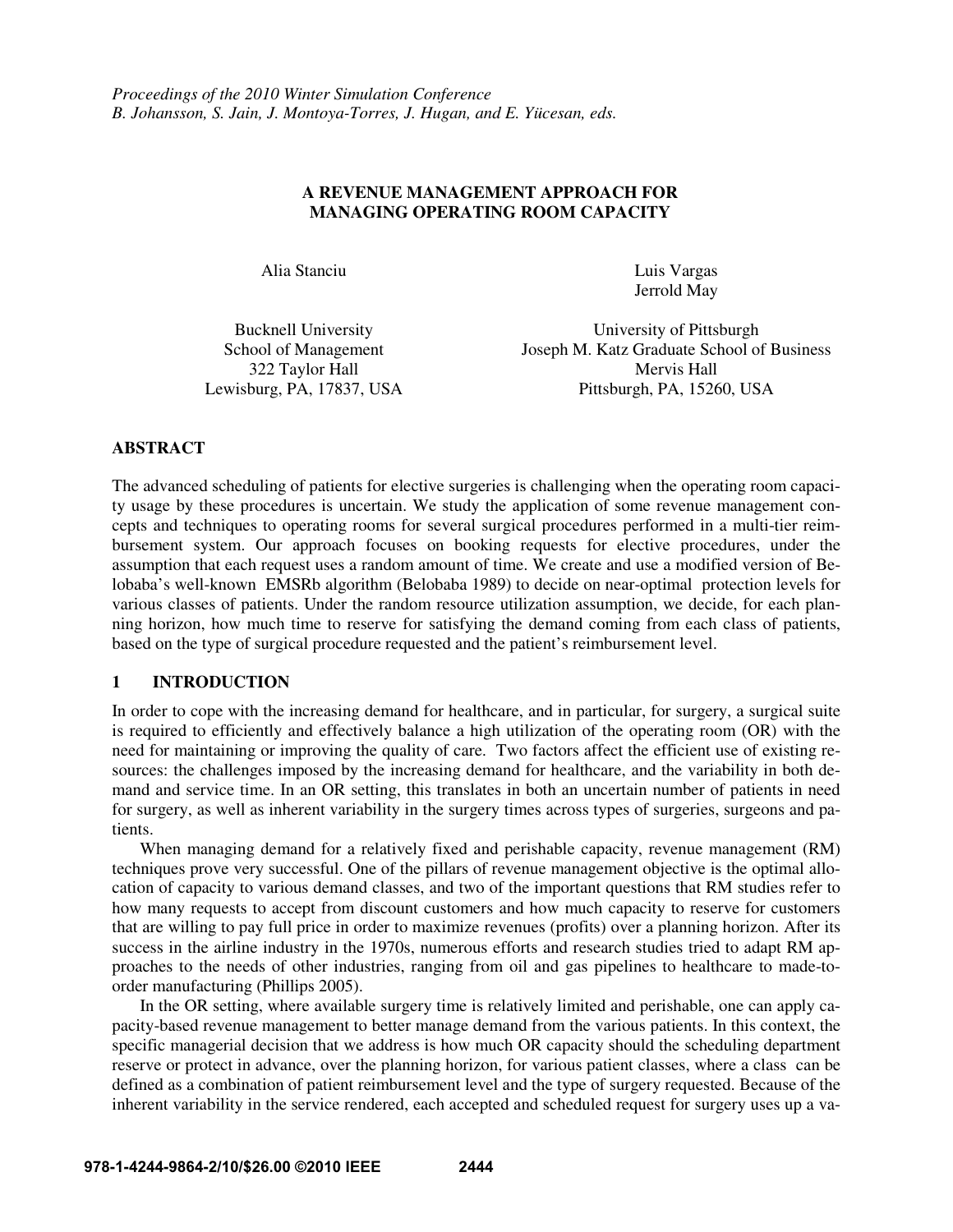riable amount of time, which makes the patient scheduling problem not trivial. Thus, the main difference between the capacity allocation problem in airlines and healthcare is the resource utilization aspect: while a passenger requests only one seat, a patient scheduled for surgery would use a random amount of resource. The exact amount of time that is consumed is known with certainty only after the procedure is performed.

 Stanciu (2009) and Vargas, May and Stanciu (2010) obtained optimal partitioned protection levels assuming both random demand for surgery services and random utilization of the resource. However, the optimization problem formulated in these papers becomes computationally intractable, due to the exponential growth in both the number of variables and in the number of constraints. Here, we provide a different methodological approach to this problem, by devising a heuristic algorithm to obtain near-optimal protection levels for various classes of patients. Through simulation-based optimization, based on several sets of surgical procedures, we compute the near-optimal expected revenues as well as approximate capacity allocations, and compare the results to the known corresponding optimal results (Stanciu 2009). Preliminary results show that the heuristic algorithm could perform very well in practice and be used as a viable alternative to the optimal mathematical model.

 The results of the simulation model presented here incorporate the idea of accepting/postponing requests for service from several competing classes of patients that present fluctuating demands. The patient segmentation in various fare classes is based on the contractual revenue expected to be paid by each patient category. We can think of this segmentation in terms of patients' ability to pay, rather than their willingness to pay (Karaesmen and Nakshin 2007).

 It is widely accepted that inefficient OR scheduling results in delays and cancellations of surgical or other procedures, with a negative impact on hospital and patients. The patients suffer because a delay or cancellation may be detrimental to their health condition with a negative effect on quality of life in general. From the hospital's perspective it may result in deferred or lost revenue (if the surgery is ultimately performed by another hospital or in another country altogether), loss of goodwill, over and/or underutilization costs, to mention just the most obvious ones. Traditionally, the primary focus of the healthcare operations literature, has been the reduction of the operating costs and the increase of the OR utilization. Since the survival and prosperity of the surgical suite in the long run also depends on the revenue it generates, we examine how to better manage the mix of patients that request elective surgeries, with the goal of increasing the expected revenue generated by the surgical department.

 In this paper we are not concerned with the OR daily schedule or procedure sequencing, but rather with the booking decisions that lead to accepting or rejecting a particular request and assigning it OR time during the open booking period, if accepted. The surgical procedures use a variable amount of time and usually cannot be well confined within the allocated time slot, resulting in over- and under-utilization of both the OR's and doctors' time. This is also why we are looking at the time resource as a continuous variable, rather than discretizing it into the classical slots.

 We label our simulation-based heuristic algorithm Expected Marginal Capacity Revenue for Operating Rooms (EMCR-OR). EMCR-OR can be used to implement an advanced dynamic booking policy for the OR scheduling personnel. The simulation-based protection levels provide an average optimality gap of only about 0.7%, thus making this approach quite attractive in practice.

The paper is organized as follows. After the literature review in section 2, we present in section 3 the analytical model for computing the protection levels under random resource utilization. Section 4 presents the description of the algorithm, followed by preliminary numerical results in sections 5, an extension of the heuristic in section 6, and final conclusions and remarks in section 7.

# **2 LITERATURE REVIEW**

The research stream that opened the road for revenue management implementations in healthcare can be traced back to the 1990s. Chapman and Carmel (1992) used threshold curves to determine whether and when to apply discounts in order to increase the capacity utilization and revenue yield within Duke University's diet and fitness center. Gerchak, Gupta and Henig (1996) develop an advanced reservation plan-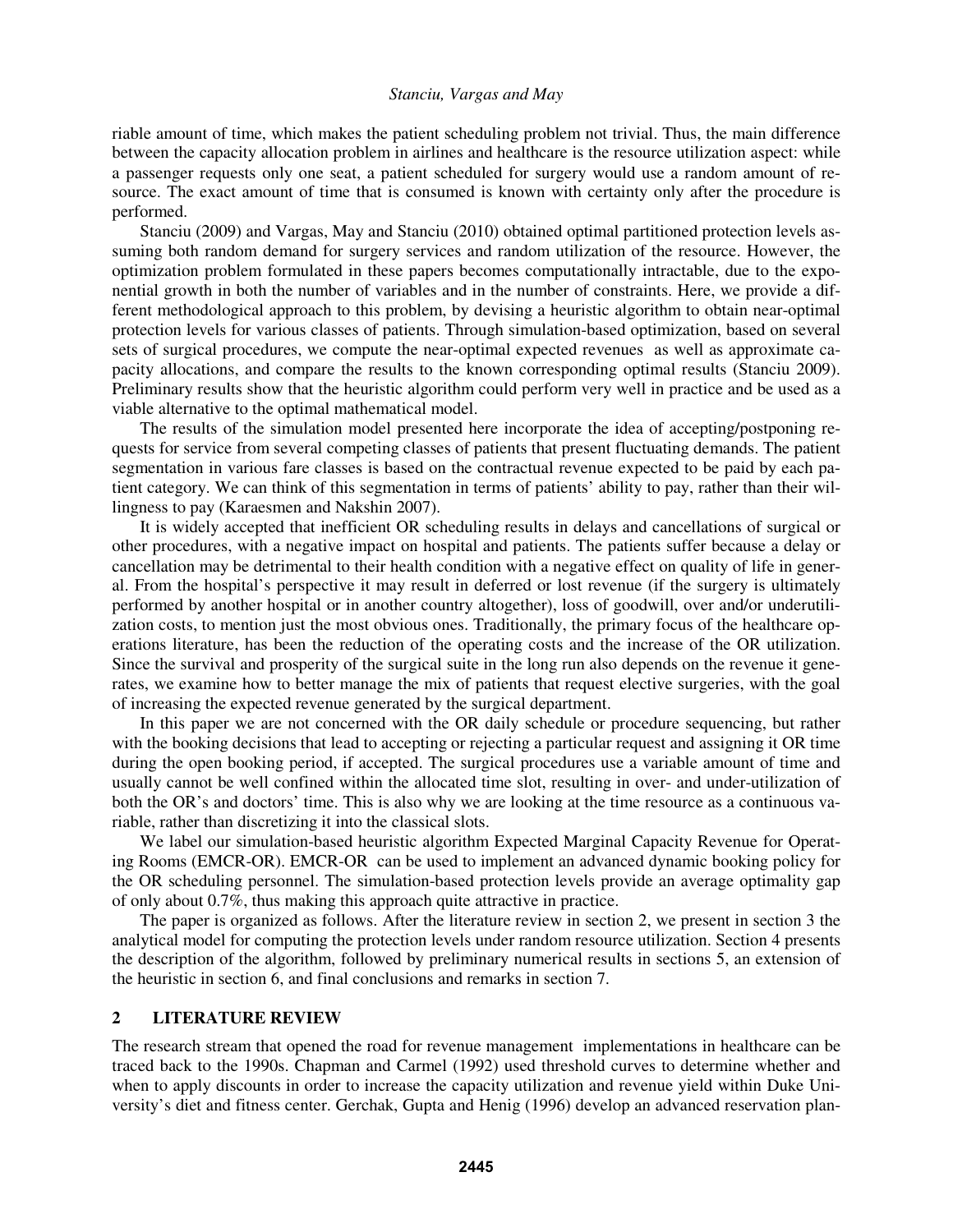ning policy for elective surgery patients when the operating room capacity is common for both elective and emergency surgeries. In a more recent article, Green et al. (2006) analyze the patient scheduling problem faced by an MRI diagnostic facility and identify threshold policies to manage patient demand and the capacity allocation (appointment scheduling and dynamic priority) by using a finite-horizon dynamic program (in contrast, our approach incorporates the stochasticity of the service time).

Olivares, Terwiesch and Cassorla (2008) analyzed the situation of OR time allocation to a single surgical procedure with random service time. Their paper provides a general structural model to estimate the overage and underage costs in a newsvendor setting, with an application in reserving OR time. Specifically, the decision on OR time allocation to a specific surgical case (emergency or elective) is analyzed from the perspective of the factors that influence demand, while providing insight into what the cost parameters are for the hospital under study. From past observations one can derive the overage/underage cost ratio which becomes the input for the decision of how much OR time to reserve for a particular surgical case. Gupta and Wang (2008) propose several heuristics to help clinics decide how to ration the available slots between walk-ins (same-day appointments) and regular patients (advance booking) who may have a preference for both the slot time (assumed to take up the same amount of time) and their primary care physician.

The classical approach when dealing with multiple-class patient scheduling takes the form of priority queues. Solution approaches are simulation and stochastic linear and multi-objective mathematical programming. Various decision support models for tactical decisions in the day-to-day hospital admission and scheduling for surgery have been proposed, like the studies made by Everett (2002), Lowery (1996), and Ivaldi, Tanfani and Testi (2003), among others. The simulation models are regularly used as an operational tool to balance hospital availability and patients' needs while comparing the effectiveness of different alternative policies in this multi-criteria decision setting. A first-come-first-served rule within a class of urgency is adopted and usually no considerations are given to various classes' financial characteristics.

 Reducing the operating costs and increasing the utilization using a more efficient OR and patient scheduling were the focus of the largest OR literature. Most models in the related literature deal with computing performance measures for the proposed control policies, like average utilization, patients and resources waiting time, waiting queue length, etc. (see, for example, Taylor and Templeton (1980), Rege and Sengupta (1996)). Rather than computing performance measures for various policies, we are deriving near-optimal protection levels that lead to increased expected revenue for the surgical department. We consider that focusing on increasing the revenue from better surgical scheduling may become as important as containing costs, because in the end, the survival and good functioning of any unit, be it in manufacturing or healthcare, would depend on the financial soundness of that unit, and how well it balances related costs and revenues.

### **3 ANALYTICAL MODEL**

Unlike previous research where priority classes usually correspond to the degree of urgency for the procedure, in the present study the priority classes correspond to the expected revenue per unit of time expected to be obtained by performing a procedure on a patient from that class. This choice of patient segmentation, based on the reimbursement category (level of the insurance coverage) for the type of procedure requested lends itself naturally to analyzing the problem as one of expected revenue maximization. Traditionally, maximizing the expected revenue is the objective of choice when there is a limitation of resources and when there are several customer classes that compete over a relatively fixed amount of resource over a specified time period. Additionally, EMCR-OR can also be used to track the expected revenue distribution and answer further questions of interest for the decision maker, for example, the probability of incurring a certain revenue.

 Considering the class definition described above, it is not always true that higher patient classes would correspond to patients who have full health insurance/coverage, while lower priority classes correspond to classes of patient who have low or partial health insurance. The expected revenue per unit of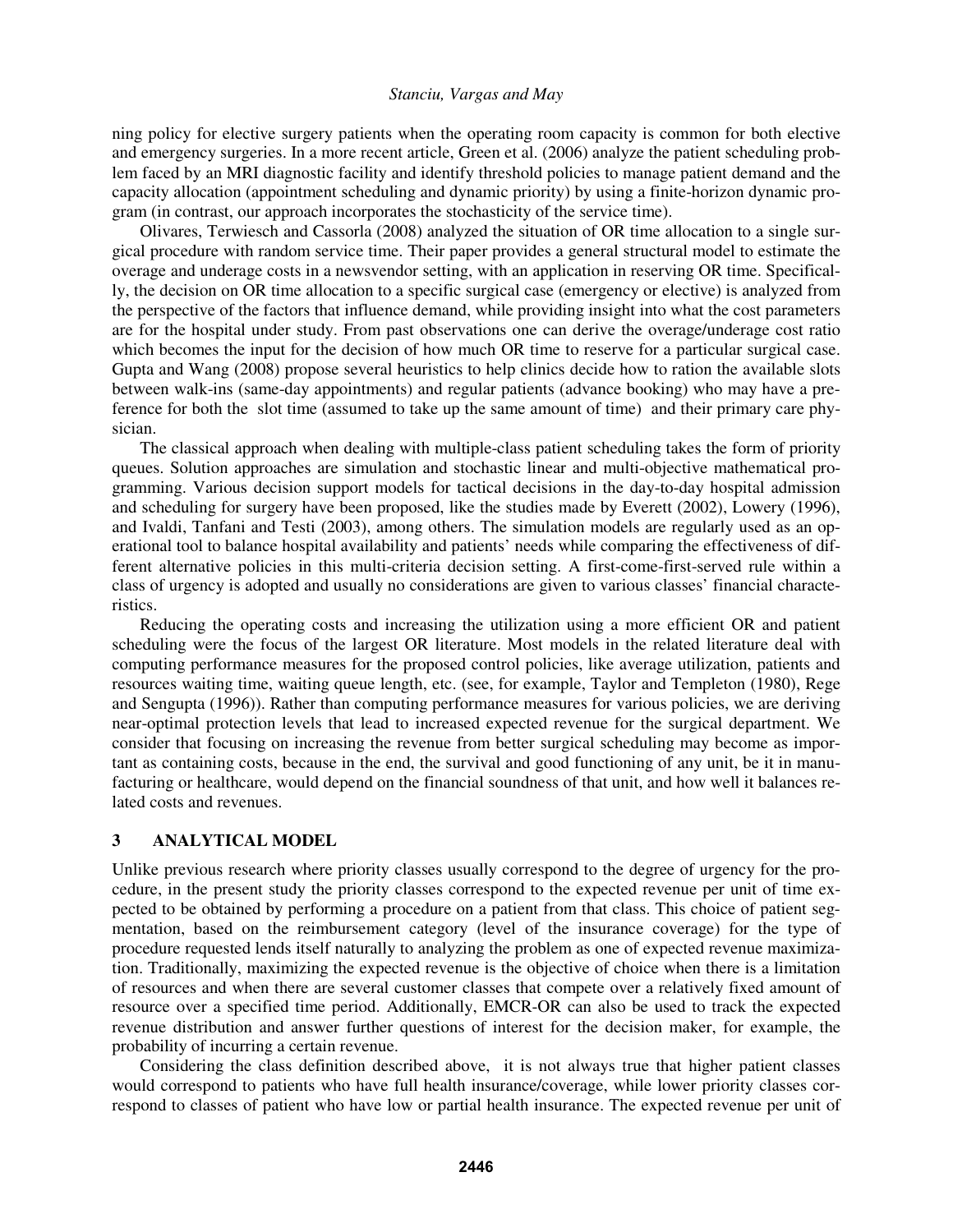time dictates the rankings across classes, where both the revenue per surgery and the surgery durations are influencing factors. For this reason, two hospitals practicing the same prices, but where surgeons performing those surgeries differ in their effectiveness, may have different rankings for those patient classes, resulting in different protection levels. This means that a surgeon's efficiency and effectiveness are direct factors influencing the optimal protection levels and ultimately the revenue expected to be incurred by the surgical department.

We assume that the hospital has evidence and records of all or most past requests for elective surgeries, including those that were not finally honored (patients either gave up, died, or went to a different hospital). This assumption avoids demand censoring situations that are common in airline and hotel industry (van Ryzin and McGill 2000), where it is difficult to keep track of every unfilled request that was made online, for example. In the hospital environment, where requests for surgery are taken by the scheduling personnel, it is not unrealistic to assume that there is a complete or large enough set of records of all past requests.

 The EMCR-OR simulation algorithm is a generalization of the EMSRb heuristic (Belobaba 1989). The method makes use of forecasted demand for the next planning period, which is based on historical demand distribution for each type of surgery. The distribution of the reimbursement category would follow the national distribution of the main insurance categories, but each institution is free to use the distribution that better fits its market demand. These demand distributions would be updated as the time horizon progresses, at intervals that would make sense to suspect that there are relevant changes in the demand distributions that warrant changes in the protection levels.

 New requests for bookings for elective surgeries arrive each day from patients, based on their doctors' recommendations. Under unconstrained capacity conditions, these procedures would be performed as soon as possible, but in reality OR capacity is limited in a given day, considering the number of available doctors, nurses, equipment etc., so accepting too many requests for a certain day or time period will, in most cases, result in excessive overtime, or even turning away previously scheduled patients or emergency cases. An additional difficulty arises from the fact that the exact time it takes to perform various elective surgical procedures is not known with certainty at the time of booking Shukla, Ketcham and Ozcan 1990). The problem the hospital faces in general, and the surgical scheduling department in particular, at the beginning of each planning period or booking window, is to decide how many of the additional requests for elective surgery to accept for that time interval for which the booking process is open, with the goal of maximizing the expected revenue, while also considering regular and overtime utilization, as well as emergency treatments.

 EMCR-OR does not make any assumptions about the order of patients' arrival. That is, we assume random customer arrivals, with stochastic total demand per customer class. This mimics what happens in practice, where customers from different classes arrive based on needs, concurrently rather than sequentially, and not necessarily in some order determined by their reimbursement category. All patients' requests for surgery type *j* possessing coverage level *i* contribute to class *ij*'s demand. Hence, a class' demand is function of the surgery *j*'s duration and the fraction of patients holding type *i* reimbursement level. The information can be obtained by analyzing historical data on past surgeries of that type performed in that surgical unit or medical facility, and by analyzing historical data about the population structure on surgical needs and insurance coverage.

 The data we use in this research come from a large teaching hospital, collected over six years. The information on the actual cost incurred and revenue generated by the surgeries performed is not available, because it was not recorded when the surgeries took place. To compensate for this, we make some assumptions on the relative values between the revenues  $r_{ij}$  generated by a surgery of type  $j$  when requested by a patient holding a reimbursement plan type *i*, that are reimbursed to the hospital for the services performed. We also assume that we can establish an ordering between the expected revenues per unit of time across classes of patients. As each surgery takes a variable amount of time, *tj*, the revenue generated per unit of time will vary even across same type surgeries.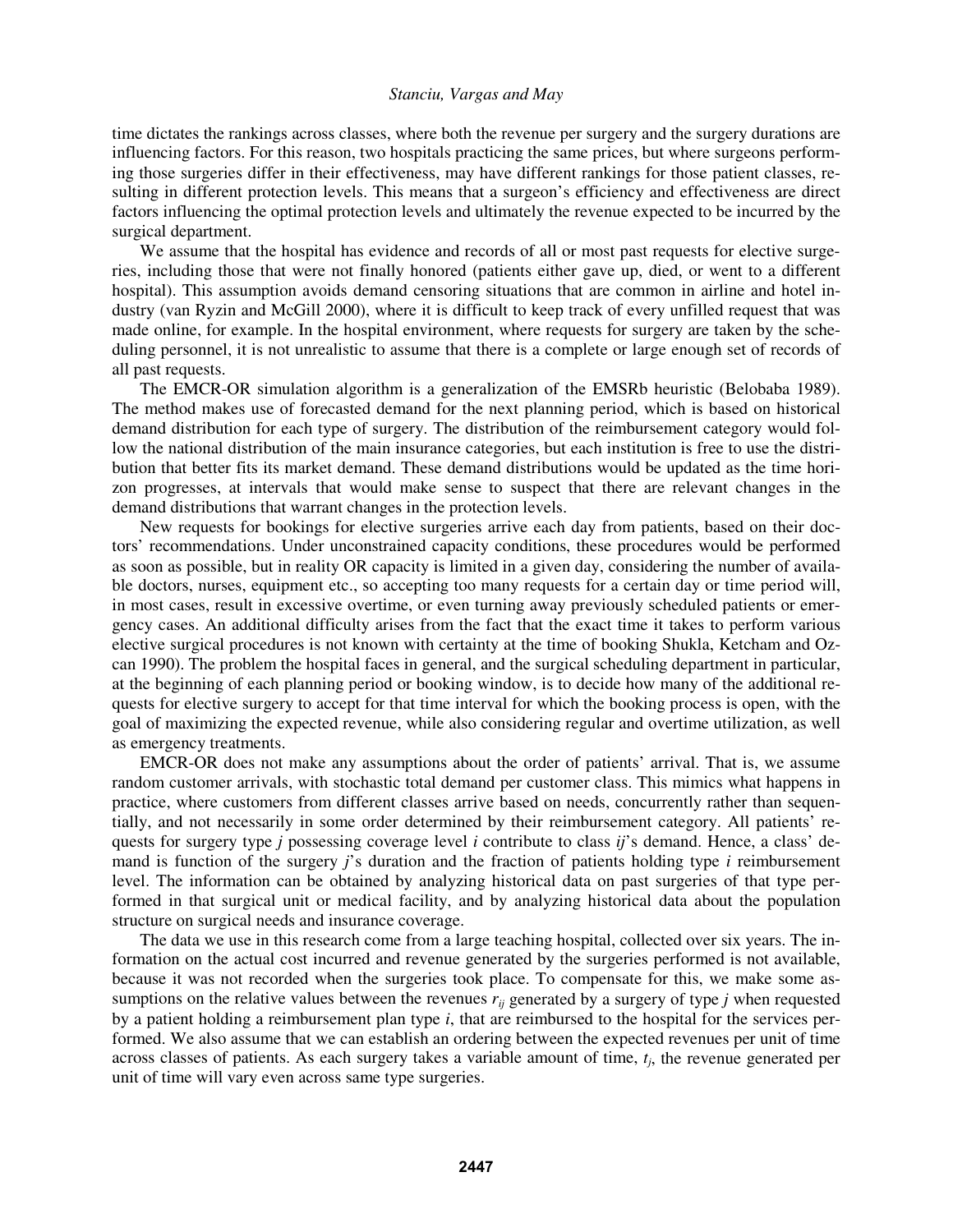Given *N* surgeries (identified by their Current Procedural Terminology or CPT) and *M* reimbursement categories, a patient's class will be determined based on the type of surgery requested (*1,…,j,…N*) and the reimbursement level (*1,…,i,…M*). Let *k* be the class of the request (the combination of patient's reimbursement level and surgery requested), with  $k = 1,...,K$  and  $K = M \times N$ . Each class k's demand is a random variable with a given probability density function,  $f_k$ , and cumulative distribution,  $F_k$ . Let  $D_k$  be a realization of such a demand,  $c_i$  be the reimbursement level for insurance type  $i$ ,  $p_j$  be the price for surgery type *j*, and  $r_k \equiv r_{ij} = c_i p_i$ . With this formulation, the implied assumption is that the price of a surgery is independent of the reimbursement levels, which is a reasonable (and ethical) assumption to make in the context of managed care. The ranking across these *k* classes of patients is based on the order statistics of  $\rho_k = r_k / t_i$ , the revenue generated per unit of time. Let  $\mu_k = E(\rho_k)$ , the expected revenue per unit of time collected per class *k*. Suppose that all  $\mu_k$  are ordered decreasingly,  $\mu_{(1)} > ... > \mu_{(k)} > ... > \mu_{(K)}$ . The question then becomes how many time units,  $x_k - x_{k-1}$ , should be protected in a partitioned fashion for each individual class  $k$  (reserved strictly for that class), or in a nested fashion, for classes  $k$  and higher,  $x_k$ , while observing the total system capacity *C*, in order to maximize the total expected revenue. We are looking at the non-trivial case for which the total demand does exceed the available system capacity. Under this assumption, the total expected revenue is of the form:

$$
ER(x_1, x_2,..., x_{K-1} \mid C) = \sum_{k=1}^{K} \mu_k \left[ \int_0^{x_k - x_{k-1}} y f_k(y) dy + \int_{x_k - x_{k-1}}^{\infty} (x_k - x_{k-1}) f_k(y) dy \right]
$$

Let  $X = (x_1, x_2, ..., x_{K-1})$  be the vector of nested protection levels for the  $K - 1$  classes, and  $X^*$  be the vector of optimal protection levels (defined in a corresponding fashion). Then, the problem can be formulated as

$$
X^* = \arg \max \left\{ ER(X) \mid \sum_{k=1}^{K} x_k \le C \right\}
$$

 With an increased number of classes, the above mathematical formulation suffers from the curse of dimensionality, and poses serious computational issues in practice. The problem reduces to a stochastic knapsack problem with random item (surgery) sizes, known exactly only after the selection decision has been made, and known item values at the time of the decision. The general knapsack problem is known to be NP-hard (Garey and Johnson 1979). In practice, heuristic approaches are preferred to the optimal calculations due to the intuition behind them, faster computation time, and small optimality gaps (observed 0.5% gap in the case of EMSRb (Talluri and van Ryzin 2004)). This is why in this paper we use simulation to compute the protection levels. The EMCR-OR output takes the form of near-optimal protection levels (time allocations) that would give the scheduler a very good insight into how many time units to protect for each reimbursement class within a surgery type or surgical subspecialty. This information would then become the basis for deciding, during each planning period, on the number of ORs to open and the number of surgeries to be performed within each class.

# **4 DESCRIPTION OF THE EMCR-OR ALGORITHM**

The goal of the EMCR-OR approach is to obtain a distribution of protection levels (for each class of patients), the mean of which is reported as the near-optimal protection level for that class. The new idea we introduce here is that of identifying and analyzing a distribution of protection levels, rather than just a set of fixed protection levels, as is the case in the RM literature. The algorithm consists of the following steps:

Step 1 (Initialization): Pre-compute all revenues  $r_k$  and averages  $\mu_k$ , with  $k = 1,...,K$ . All  $\mu_k$  are ordered decreasingly,  $\mu_{(1)} > ... > \mu_{(k)} > ... > \mu_{(K)}$ .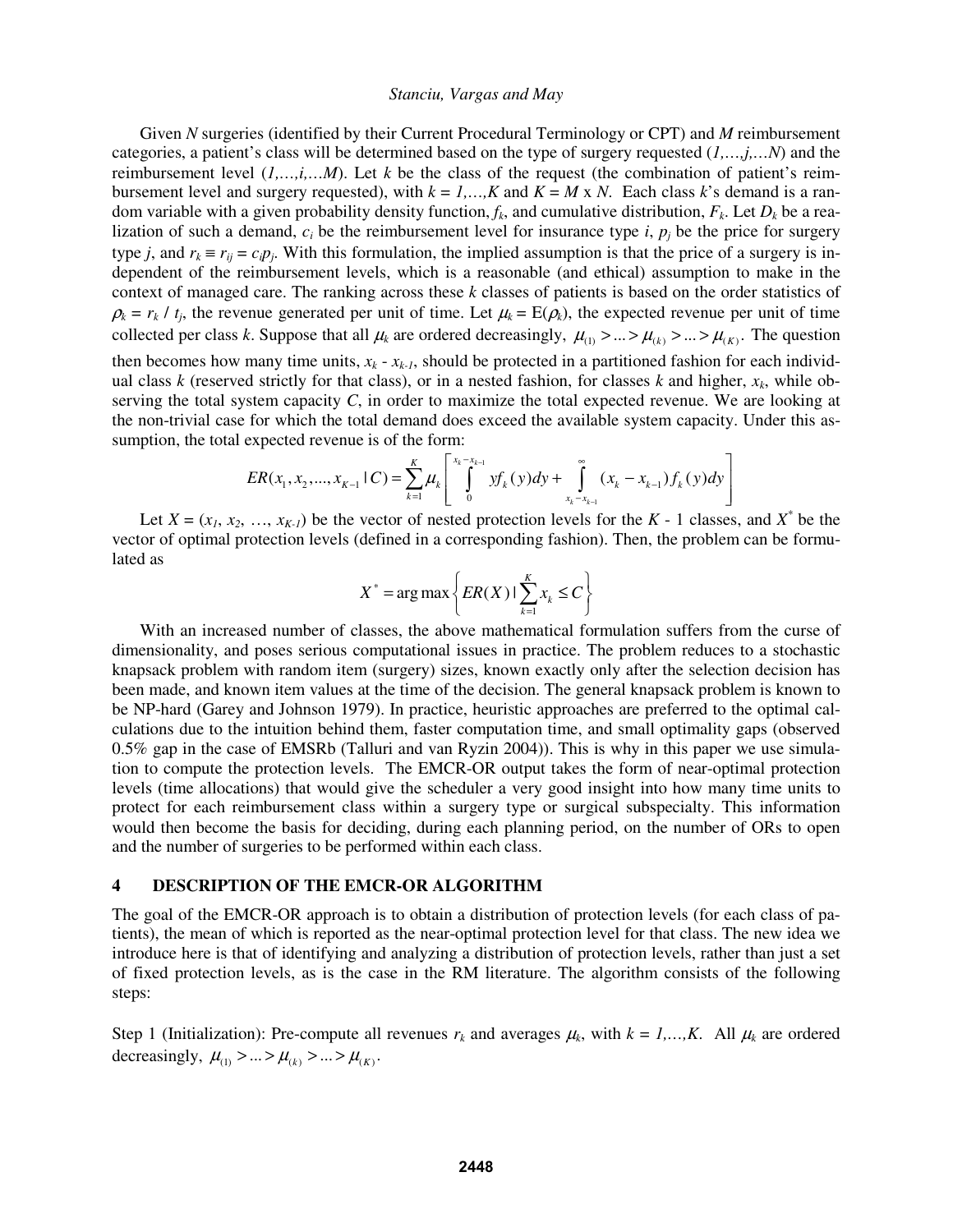Step 2: Let 1 *K*  $\sum_{k=1}^{k}$  $A_k = \sum D_k$ =  $=\sum_{k=0}^{n} D_k$  be the aggregated future demand for classes  $k, k-1, ..., 1$ . Compute the weighted

average revenue for all *k* classes, 
$$
\overline{\mu}_k = \frac{\sum_{k=1}^{K} \mu_k E[D_k]}{\sum_{k=1}^{K} E[D_k]}
$$
.

Step 3: The nested protection level for class  $k$  and higher,  $x_k$ , is chosen (Littlewood 2005) so that:

$$
P(A_k \ge x_k) = \frac{\mu_{k+1}}{\overline{\mu}_k}.
$$

Step 4: Update  $X_N = (x_1, x_2, ..., x_{K-1})$ , the vector of nested protection levels, with the values obtained in Step 3. Let  $x_K = \max\{0, C - x_{K-1}\}\$ , where C = system's capacity.

Step 5: Partitioned (i.e., disaggregated) protection levels are obtained so that  $x_k - x_{k-1}$  time units are allocated to class *k*.

Step 6: Simulate the distributions for each disaggregated protection level. The means of these distributions of protection levels become the near-optimal protection levels reported for each class. Report the vector of partitioned protection levels,  $X_p = (x_1^*, x_2^* - x_1^*, ..., x_{K-1}^* - x_{K-2}^*)$ . Report total revenue,

$$
\sum_{k=1}^K (x_k^* - x_{k-1}^*) \mu_k.
$$

 If the surgical department is interested in pooling the total available time for all *N* surgical types provided, and then compute protection levels for all  $N^*M$  possible class combinations, then it needs to generate *N\*M* - 1 protection levels. If it is interested in deciding how much OR time to allocate for patients in one reimbursement class within one particular surgery, then it needs to compute only *M* - 1 protection levels for that surgical procedure. If the department is interested in deciding how much time to allocate for the first *k* procedures, then it only needs to use the nested protection levels found at steps 3 and 4.

#### **5 PRELIMINARY NUMERICAL RESULTS**

We present several examples to show the algorithm's implementation and performance, and compare its results with the optimal ones obtained by Stanciu (2009) using the same set of surgical procedures. In the general case with *n* classes, the *n* - 1 optimal protection levels are found by solving a system of *n* - 1 equations of first order conditions. They are set to balance the expected revenue losses between any two adjacent classes (when all are ordered function of their expected revenue per unit of resource), by not protecting enough capacity for these classes.

 First, consider two surgeries, defined by their CPTs: Surgery 1, CPT 36489 (Placement of central venous catheter) with a duration following a 2-parameter lognormal distribution with  $\mu$  = 1.15 hours and  $\sigma$  = 0.6 hours, and Surgery 2, CPT 52000 (Cystourethroscopy of bladder) with a duration following a 2parameter lognormal distribution with  $\mu$  = 0.68 hours and  $\sigma$  = 0.32 hours. In the first example, we assume that the capacity for the next planning horizon is  $C = 40$  hours,  $c_1 = 100\%$  and  $c_2 = 75\%$ . In the second example,  $C = 50$  hours,  $c_1 = 100\%$ ,  $c_2 = 75\%$  and  $c_3 = 50\%$ . Based on past history, we were able to estimate the demand distribution for each of these four and six classes, respectively, along with the relative procedure prices. Since the individual surgical durations follow the lognormal distribution, the aggregated demand for a particular class, as a summation over multiple lognormal distributions, lends itself to an approximation by the normal distribution (by the central limit theorem). Empirically, the normal distribution was also found to be a very good fit for the demand across each class, with the extremes of the distribution more than six standard deviations away from the mean. We chose to use it, for simplicity, over the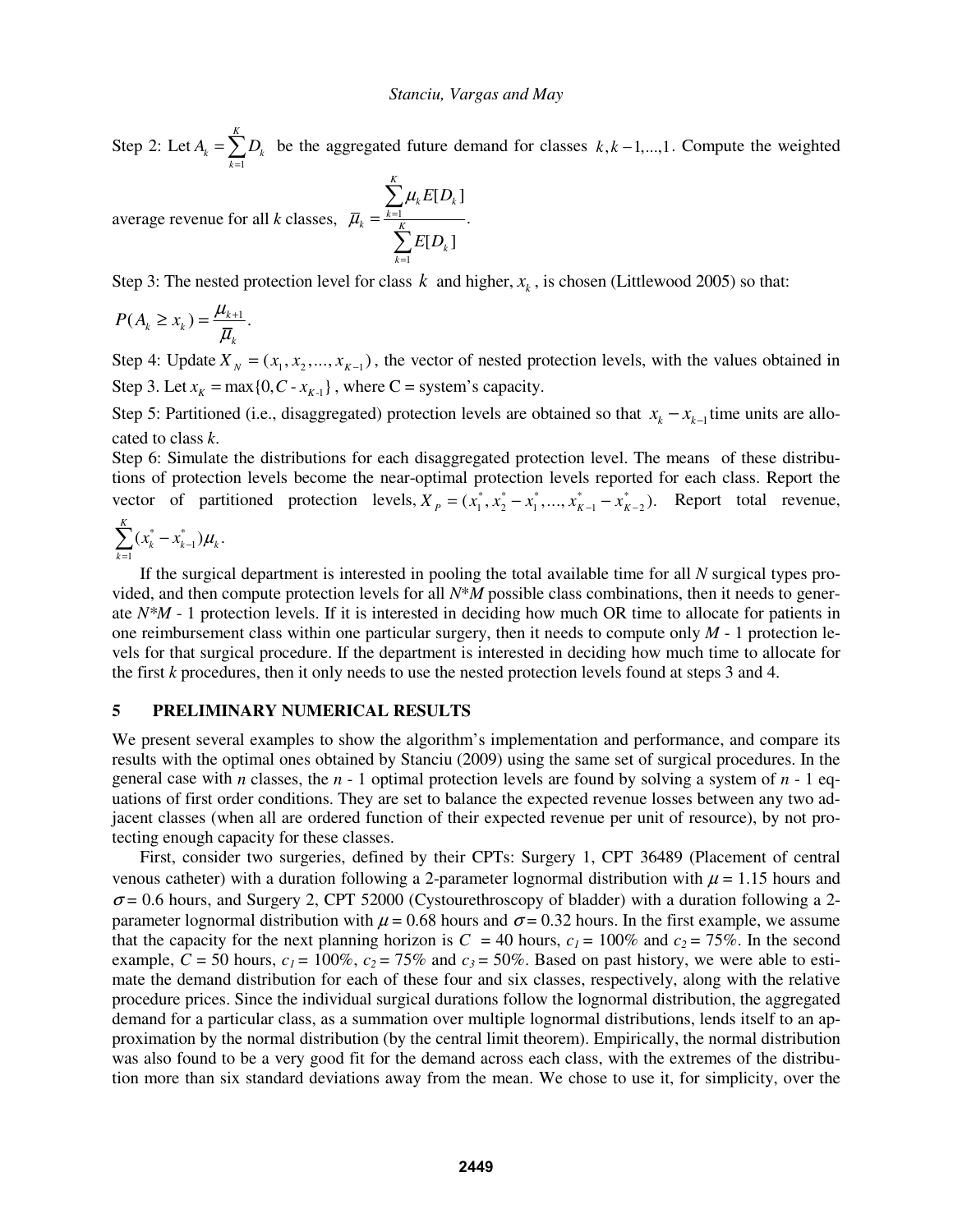Weibull distribution (another good fit), and, as a precautionary measure, we truncated from the left the normal distribution in the simulation runs, so that no negative surgery times are generated.

Applying the EMCR-OR heuristic described above, and using the Crystal Ball add-in for MS Excel  $(11<sup>th</sup>$  edition, 10,000 iterations) we get the partitioned protection levels  $(x)$  that are displayed in Figure 1 along with the optimal ones  $(x^*)$  obtained in our previous work (Stanciu 2009). Note that if  $x_k = 0$  for some class *k*, then there is no time protected for class *k* over the planning period under analysis, and those patients would be postponed until later, when it becomes economically feasible to serve that class.



Figure 1: Protection levels comparison  $(x \text{ and } x^*)$  for 4 and 6 classes

 The classes are shown in decreasing order of their expected revenue per time unit, as presented in the heuristic algorithm above. Note that this order can be easily changed (by surgery or by reimbursement category), but a different order would not always preserve the information on relative expected revenues for two adjacent classes.

 Figure 1 shows a slight difference between the optimal and simulated protection levels. What is more relevant, though, is the expected revenue comparison. We can report an average revenue gap, in both examples, of only 0.7%, with a maximum gap of 1.5%. Similar simulation runs were performed using other CPTs, and the expected revenue gaps were consistently around 0.7%.

We now extend the two-surgery, three-class example mentioned above, by adding one more cardiovascular surgery (Surgery 3, CPT 33512, Three vein coronary artery bypass graft) with a duration following a 2-parameter lognormal, with  $\mu$  = 6.25 hours and  $\sigma$  = 1.2 hours. We now have nine final patient classes. Assuming a capacity of  $C = 120$  hours, we present in Figure 2 the simulation-based protection levels  $(x)$  along with optimal ones  $(x^*)$ . As in Figure 1, the classes are shown in decreasing order of their expected revenue per time unit.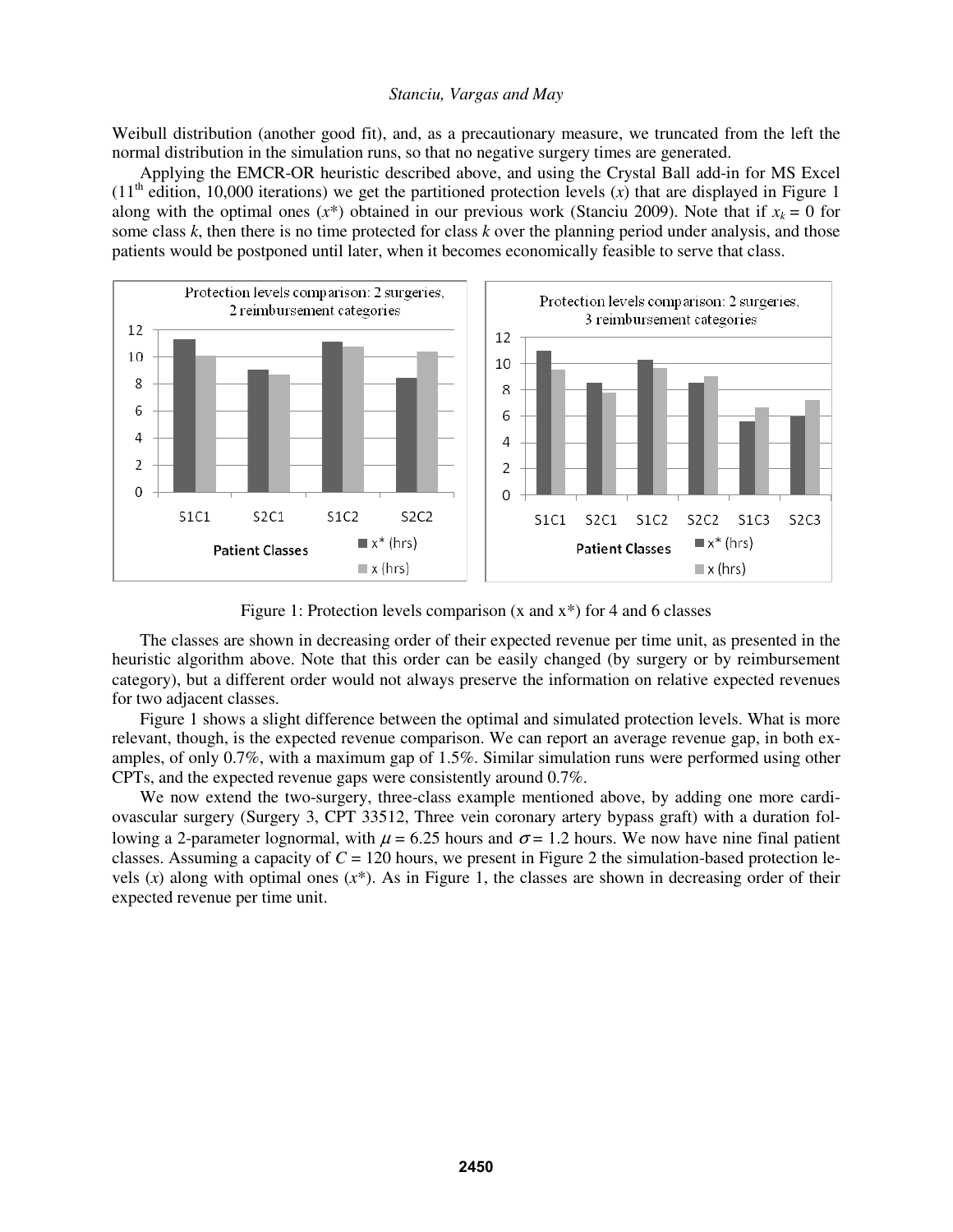*Stanciu, Vargas and May* 



Figure 2: Protection levels comparison for 9 classes

 The expected revenue gap, computed using 10,000 iterations and random patient arrivals is about only 0.7%, with a maximum gap of about 1.4%. The heuristic is attractive in practice, with just slight loss in expected revenue, but with the advantage of less computational time.

# **6 EMCR-OR EXTENSION: INCORPORATING OVERTIME**

Overtime is necessary in the situations where a surgery goes beyond the end of the budgeted OR time for that day, since we assume that no surgery continues on the next day. Subsequently, once a decision is made to start a surgery, in the event that it goes beyond the budgeted time, it incurs overtime cost, which usually is higher than the cost of regular time.

 Strum and Vargas (1997) developed a minimal cost analysis (MCA) approach to decide on the time allocations across subspecialties in order to minimize under and overutilization costs, based on the ratio of overtime to regular time cost. When overtime is unavoidable but allowed, we can incorporate this idea when making the decision of capacity allocation across classes of demand. The idea we propose is that after obtaining the distribution of protection levels for each class, instead of reporting the mean as the nearoptimal protection levels, we can decide on a threshold, or cut-off value based on this MCA analysis, that would represent the time the surgical department should allocate for that surgery-reimbursement class combination, in an attempt to increase revenue and decrease overtime costs. For example, if the ratio between overtime and regular costs per time unit is 2, then we can use the  $66.7<sup>th</sup>$  percentile of each probability distribution for the number of units of time to be assigned for that patient class.

 To illustrate this extension, we employ the example with nine patient classes presented above. Table 1 shows the simulation results of the mean and the  $66.7<sup>th</sup>$  percentile values for these (empirical) distributions of protection levels for each of the nine classes. The values for the  $66.7<sup>th</sup>$  percentiles should be used as fixed protection levels when overtime is allowed. The last column displays the probability of not allocating any time to that particular class during the planning horizon (probability that  $x = 0$ , i.e., the class is closed because it is not financially feasible). The classes are presented in decreasing order of their expected revenue per time unit.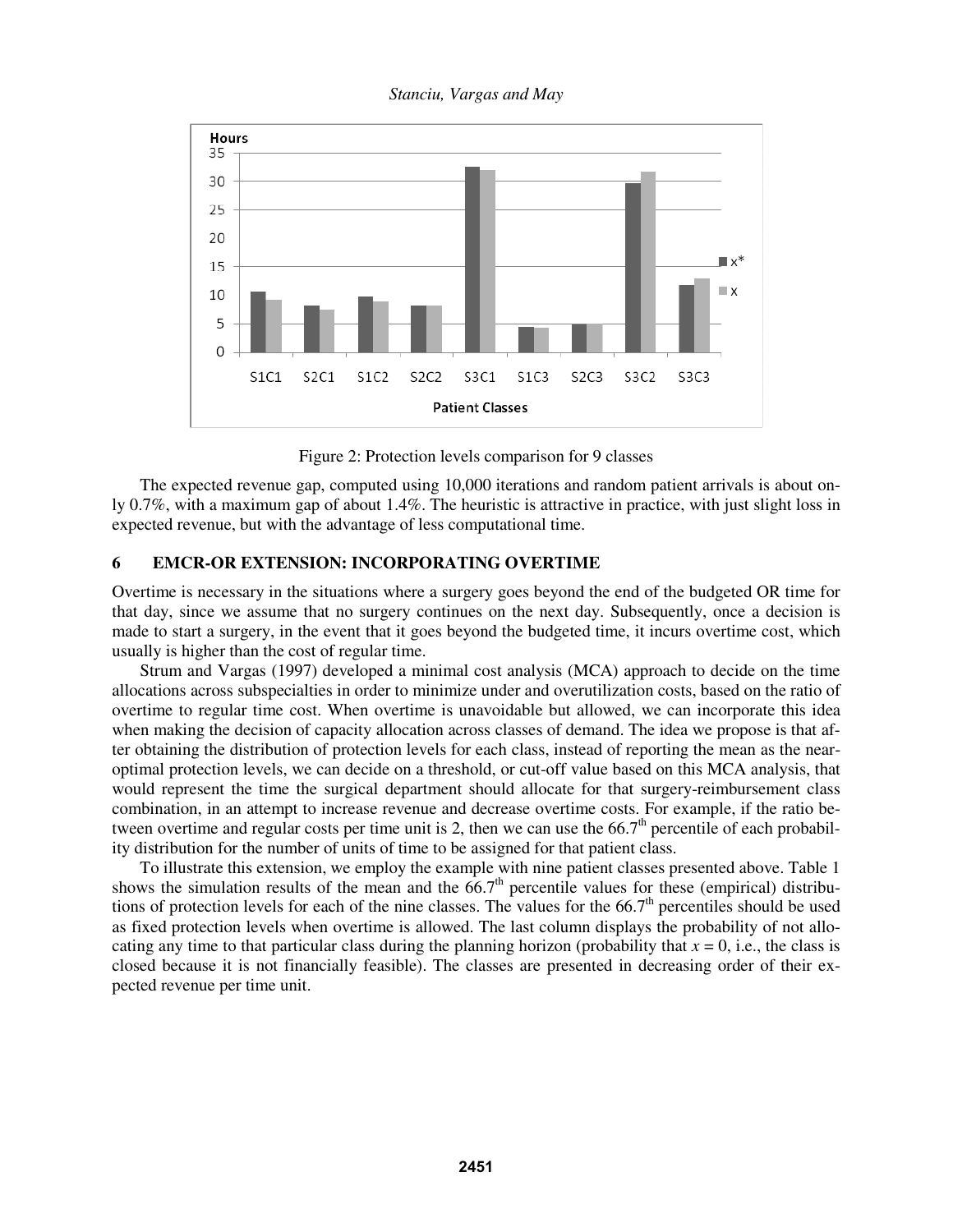| Rank | Class                         | Mean (hrs.) | $66.7^{\rm th}$<br>percentile (hrs.) | $Prob(x = 0)$ |
|------|-------------------------------|-------------|--------------------------------------|---------------|
|      | S1C1                          | 9.23        | 10.18                                | 0.00          |
| 2    | S2C1                          | 7.51        | 8.52                                 | 0.04          |
| 3    | S <sub>1</sub> C <sub>2</sub> | 8.91        | 10.23                                | 0.08          |
|      | S2C2                          | 8.11        | 9.45                                 | 0.11          |
| 5    | S3C1                          | 32.03       | 33.86                                | 0.00          |
| 6    | S1C3                          | 4.38        | 5.90                                 | 0.30          |
| ⇁    | S2C3                          | 4.95        | 6.55                                 | 0.28          |
| 8    | S3C2                          | 31.79       | 35.22                                | 0.00          |
| 9    | S <sub>3</sub> C <sub>3</sub> | 13.03       | 17.82                                | 0.10          |

| Table 1: Protection levels for 9 classes. |  |
|-------------------------------------------|--|
|-------------------------------------------|--|

We further used simulation to compute the increase in expected revenue when using as protection levels the 66.7th percentile of the protection level distributions, rather than the mean of those distributions. The results obtained show that the new protection levels would result in an 11.5% increase in expected revenue, which comes with an average capacity usage of about 123 hours; this represents an average overtime of only 3 hours, 2.5% of the initial capacity of 120 hours. We consider this to be a remarkable expected revenue increase, which is due to recognizing the fact that procedure variability plays a large role in the financial situation of the surgical unit.

 While overtime is not desirable, it may become necessary in situations where unexpected complications arise, or when longer surgeries are scheduled during a day. While the former situation cannot be predicted, the latter should take into account the probability of going over the allocated time, due to the potential costs involved. The models presented here should be coupled with rigorous forecasting and prediction methods, helping the decision maker determine and implement more accurate protection levels.

### **7 CONCLUSIONS**

This work focuses on determining the reservation of a relatively fixed capacity across multiple customer classes, in the case where the accepted customers' requests use a variable amount of the resource under consideration. We look especially at situations faced by a surgical unit that is in the process of scheduling elective surgeries over a certain period. We propose a simulation algorithm that computes the protection levels (both partitioned and nested) for the classes of patients considered over this planning period. We analyze a very realistic situation in which the actual service duration is known with certainty only after the procedure is performed, but scheduling customers' requests should be performed days before this happens. Customers arrive in a random order, and we assume that customers can be segmented based on two criteria: their need for a specific surgery, and their reimbursement level. The latter criterion could be dropped in the case of cosmetic surgeries, for example, which are not usually covered by health insurance. The use of protection levels would determine which patients to be accepted and which to be postponed during the planning period under study, resulting in maximizing the expected revenue incurred by the surgical unit. Patients are accepted given the protection level for that class, and the postponed ones are scheduled for a later date when the protection level for that class can accommodate that patient. Preliminary results on a selected sample of surgeries provided very encouraging results, with small revenue gaps, which renders our heuristics to be very attractive in practice. Further testing should provide more insight into the performance of the heuristics over longer planning periods and more patient classes.

While our examples are from the healthcare area, the simulation model has applicability in many other sectors characterized by stochastic service times. While there are many tradeoffs and criteria that decision makers need to consider when budgeting time and booking customers' request for service, the model we present here can be used as a decision and planning tool to improve the operational decision making in many service settings, with operating room being one of them. Efficient time allocation across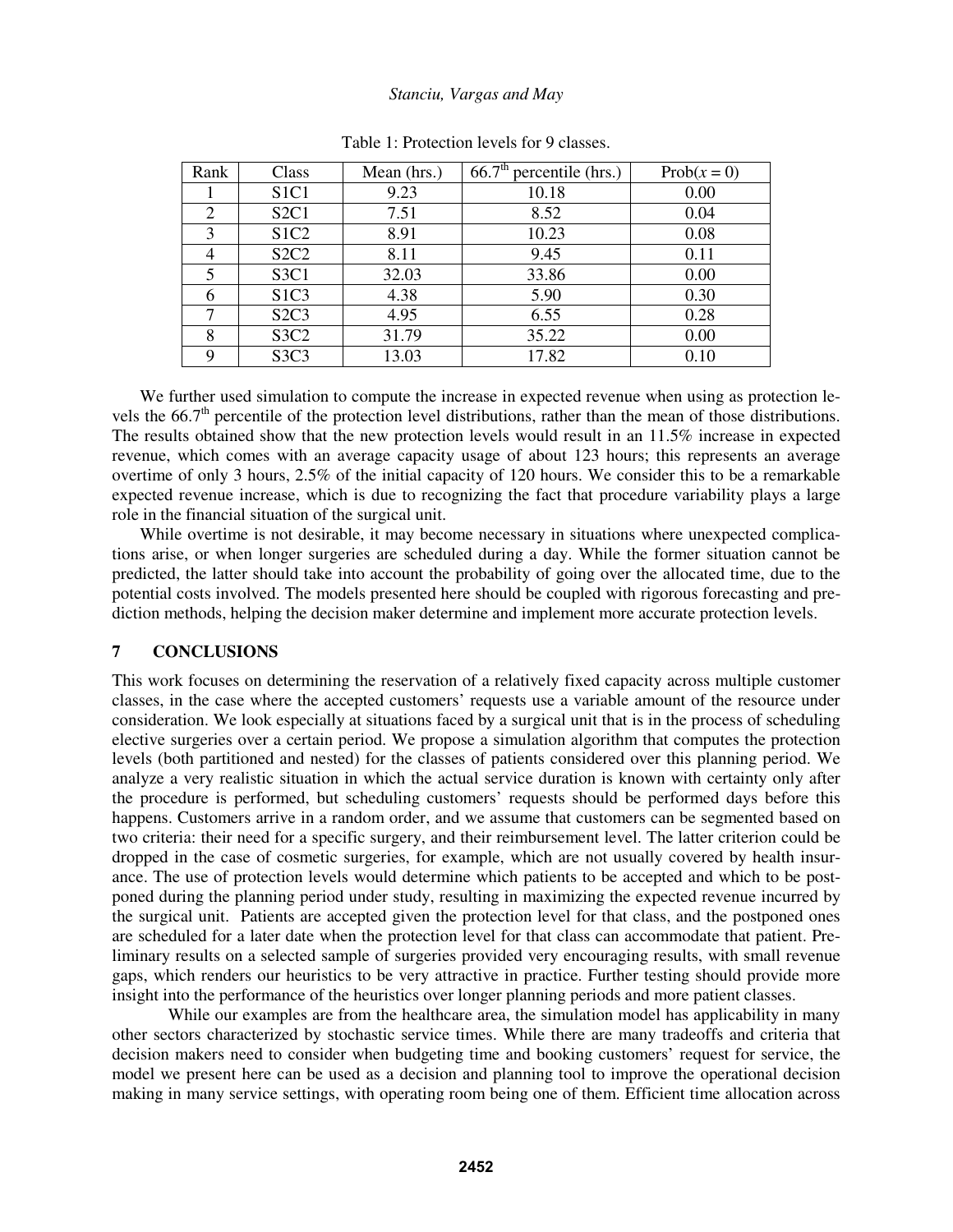classes of patient in the form of protection levels is of great importance for improving the revenue of the health care unit. Incremental revenue could be used for capacity expansion, so that, when coupled with adequate personnel, could help the surgical unit accommodate more surgeries in the long run, thus improving the quality of care.

This study could offer a viable alternative to the queuing approach when analyzing a service environment's complex behavior, characterized by uncertain service duration and random customer arrivals. We recognize that the model can be extended to account for other various situations encountered in practice, additions that would make the problem we present here of an even greater importance. As a possible future extension, the decision maker can incorporate a class related deadline, after which a penalty is incurred for postponed requests. At the same time, the model could be enhanced by including penalties for surgical errors, which affect the quality and duration of care. Penalties could take different forms, both monetary and non-monetary, from deterioration in the health condition of a patient, to some monetary penalty imposed by the hospital for postponed, or even lost, surgical requests, or, in extreme cases, malpractice expenses, all affecting the efficiency of medical care at various degrees.

# **REFERENCES**

- Belobaba, P. P. 1989. Application of a probabilistic decision model to airline seat inventory control. *Operations Research* 37: 183-197.
- Chapman, S. N. and J. I. Carmel. 1992. Demand/capacity management in health care: an application of yield management. *Health Care Management Review* 17: 45-55.
- Everett, J. E. 2002. A decision support simulation model for the management of an elective surgery waiting system. *Health Care Management Science* 5: 89-95.
- Garey, M., and D. Johnson. 1979. *Computers and intractability: a guide to the theory of NP-Completeness*. W. H. Freeman Publishing.
- Gerchak, Y., D. Gupta, and M. Henig. 1996. Reservation planning for elective surgery under uncertain demand for emergency surgery. *Management Science* 42: 321-334.
- Green, L. V., S. Savin, and B. Wang. 2006. Managing patient service in a diagnostic medical facility. *Operations Research* 54: 11-25.
- Gupta, D., and L. Wang. 2008. Revenue management for a primary-care clinic in the presence of patient choice. *Operations Research* 56: 576-592.
- Ivaldi, E., E. Tanfani, and A. Testi. 2003. Simulation supporting the management of surgical waiting lists. Discussion Paper della Sezione di Economica Politica e Studi Economici Internazionali.
- Karaesmen, I., and I. Nakshin. 2007. Applying pricing and revenue management in US hospitals New perspectives. *Journal of Revenue and Pricing Management* 6: 256-259.
- Littlewood, K. 2005. Forecasting and control of passenger bookings. *Journal of Revenue and Pricing Management* 4: 111-123.
- Lowery, J. C. 1996. Design of hospital admissions scheduling system using simulation. In *Proceedings of the 1996 Winter Simulation Conference,* ed. J. M. Charnes, D. J. Morrice, D. T. Brunner, and J. J. Swain, 1199-1204. Piscataway, New Jersey: Institute of Electrical and Electronics Engineers, Inc.
- Olivares, M., C. Terwiesch, and L. Cassorla. 2008. Structural estimation of the newsvendor model: an application to reserving operating room time. *Management Science* 54: 41-55.
- Phillips, R. 2005. *Pricing and revenue optimization.* Stanford University Press.
- Rege, K. M., and B. Sengupta. 1996. Queue-length distribution for the discriminatory processor-sharing queue. *Operations Research* 44: 653-657.
- Shukla, R. K., J. S. Ketcham, and Y. A. Ozcan. 1990. Comparison of subjective versus data base approaches for improving efficiency of operating room scheduling. *Health Services Management Resources* 3: 74-81.
- Stanciu, A. 2009. Applications of revenue management in healthcare. Ph.D. thesis, Katz Graduate School of Business, University of Pittsburgh, Pittsburgh, Pennsylvania. Available via <